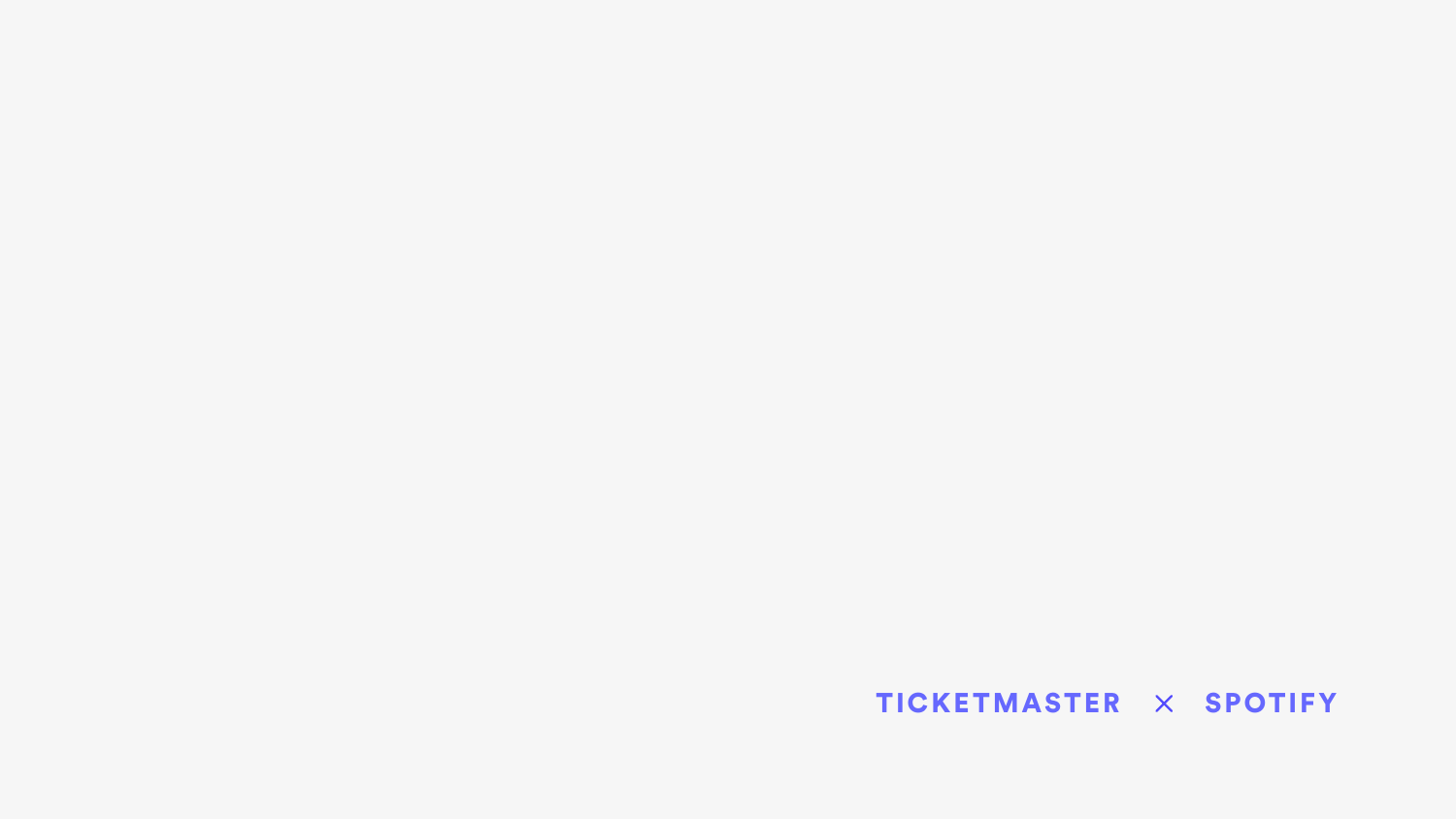**We are proposing a new way for music fans to purchase concert tickets by identifying legitimate fans through Spotify, as a means to counter bots and scalpers.**

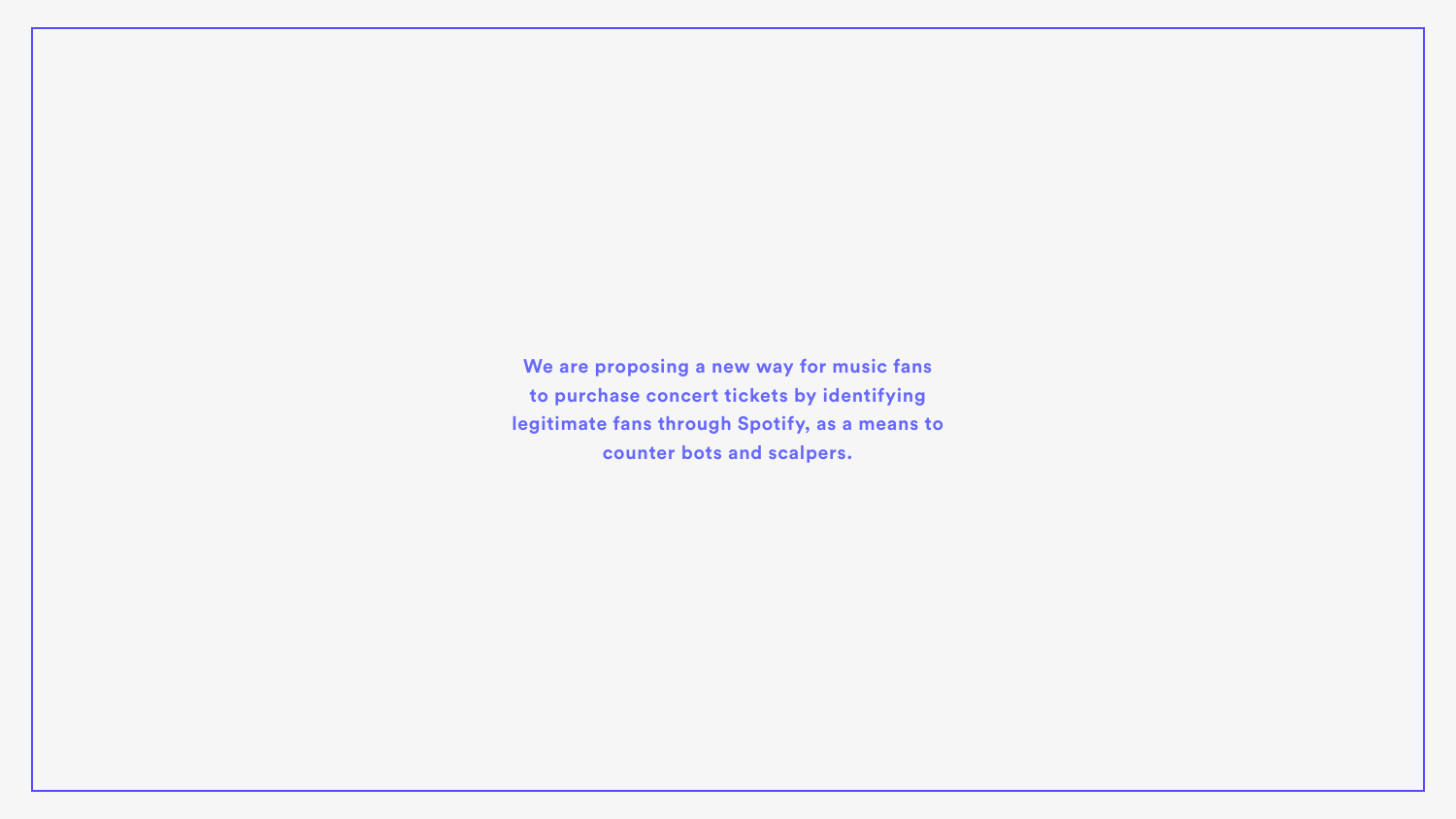### Business Problem

Among fans and artists, Ticketmaster's reputation has become synonymous with bad service and inefficiency. The company has been plagued with various business issues concerning scalping, auto-purchasing bots, and poor customer experiences.

"According to Ticketmaster, bots have been used to buy more than 60 percent of the most desirable tickets for some shows; in a recent lawsuit, the company accused one group of scalpers of using bots to request up to 200,000 tickets a day."

*Ben Sisario, NY Times (2013)*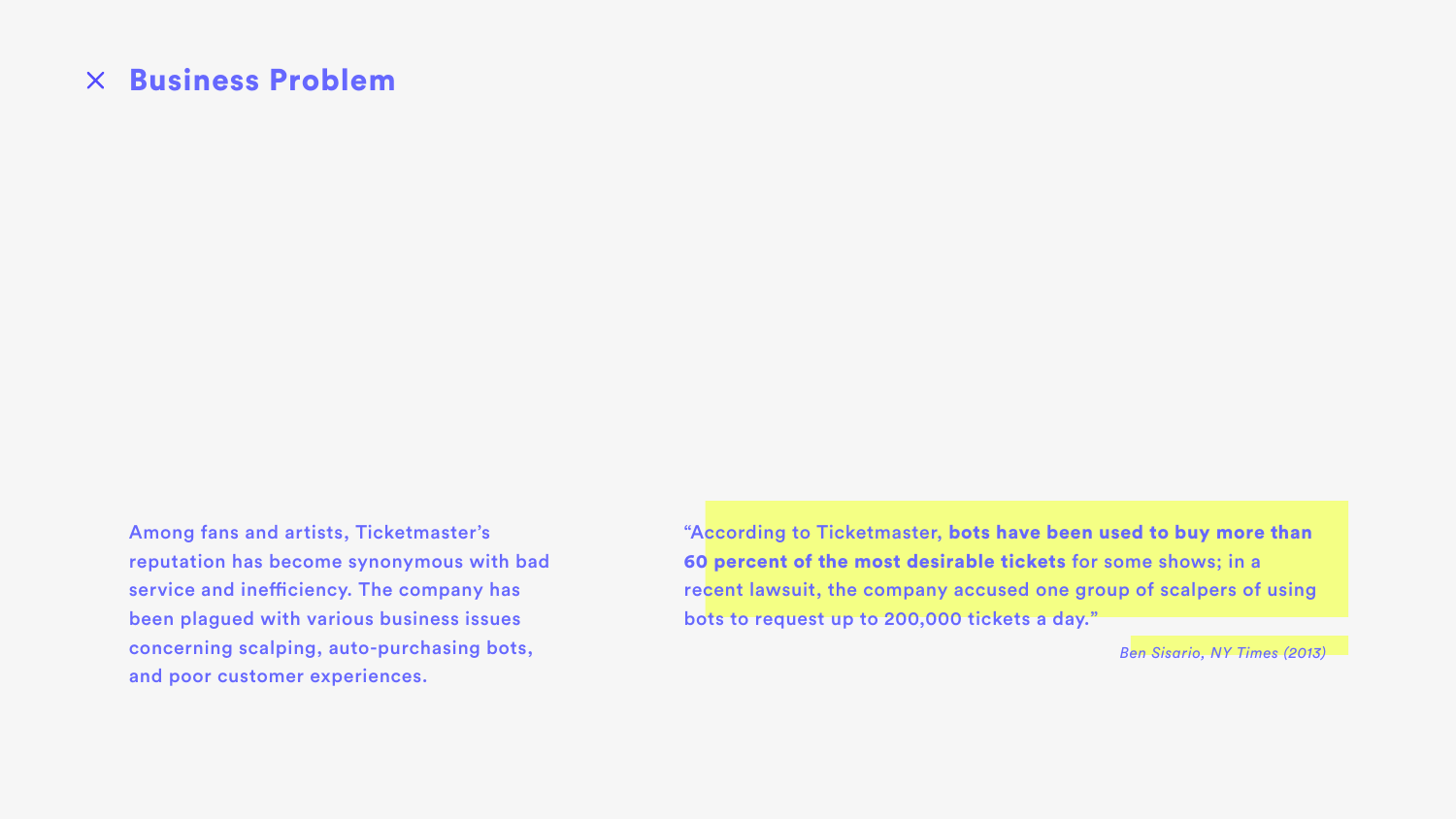

How can Ticketmaster reduce friction and ensure that legitimate fans are able to successfully purchase tickets seamlessly and painlessly?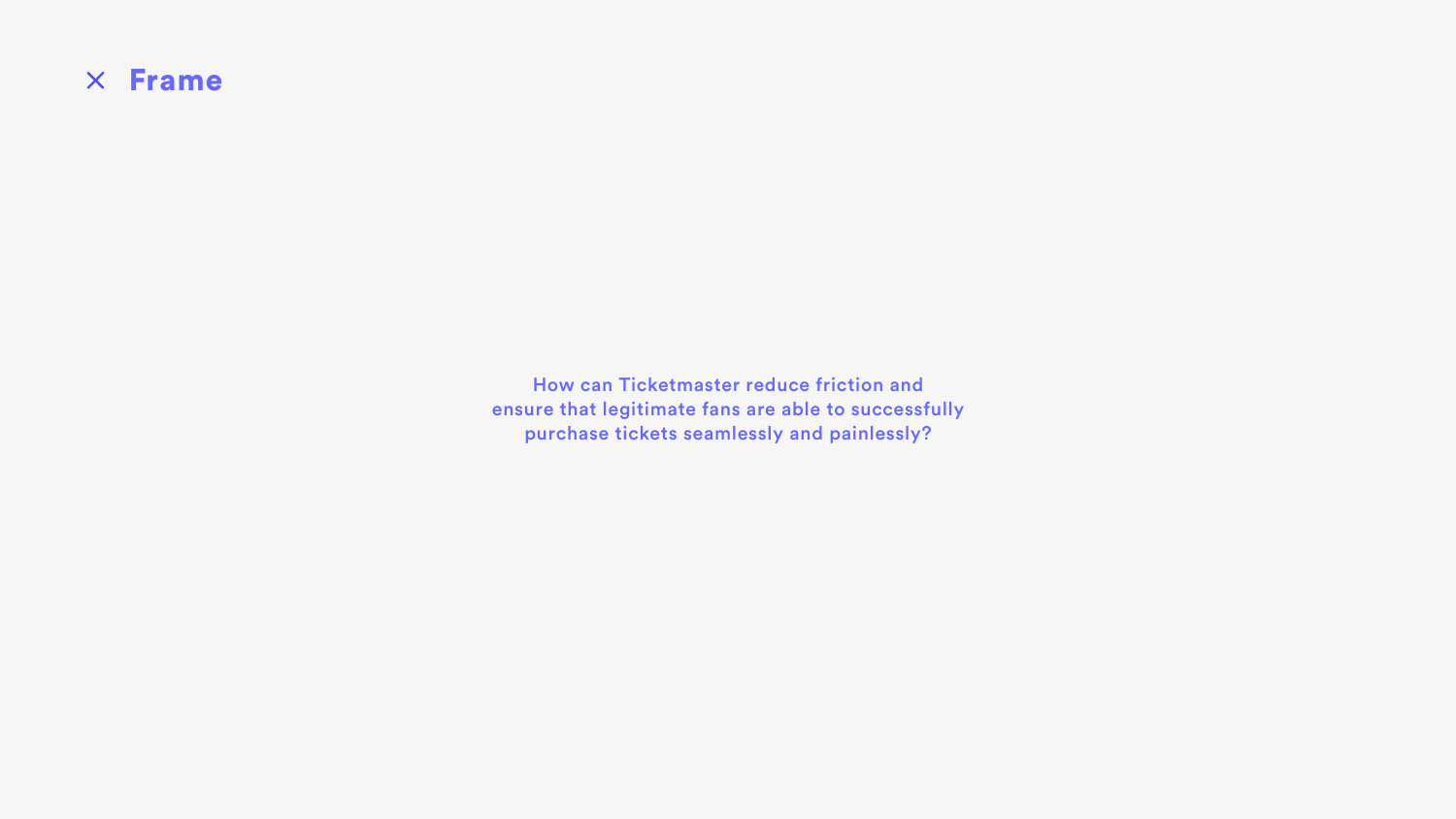

"Ticketmaster and its parent company, Live Nation Entertainment, have stepped up efforts to combat bots, in part to improve the ticket-buying experience for concertgoers, but also to burnish the company's reputation with consumers."

*Ben Sisario, NY Times (2013)*

How can we improve the ticket buying experience for 'real' people, or people from a legitimate fan base?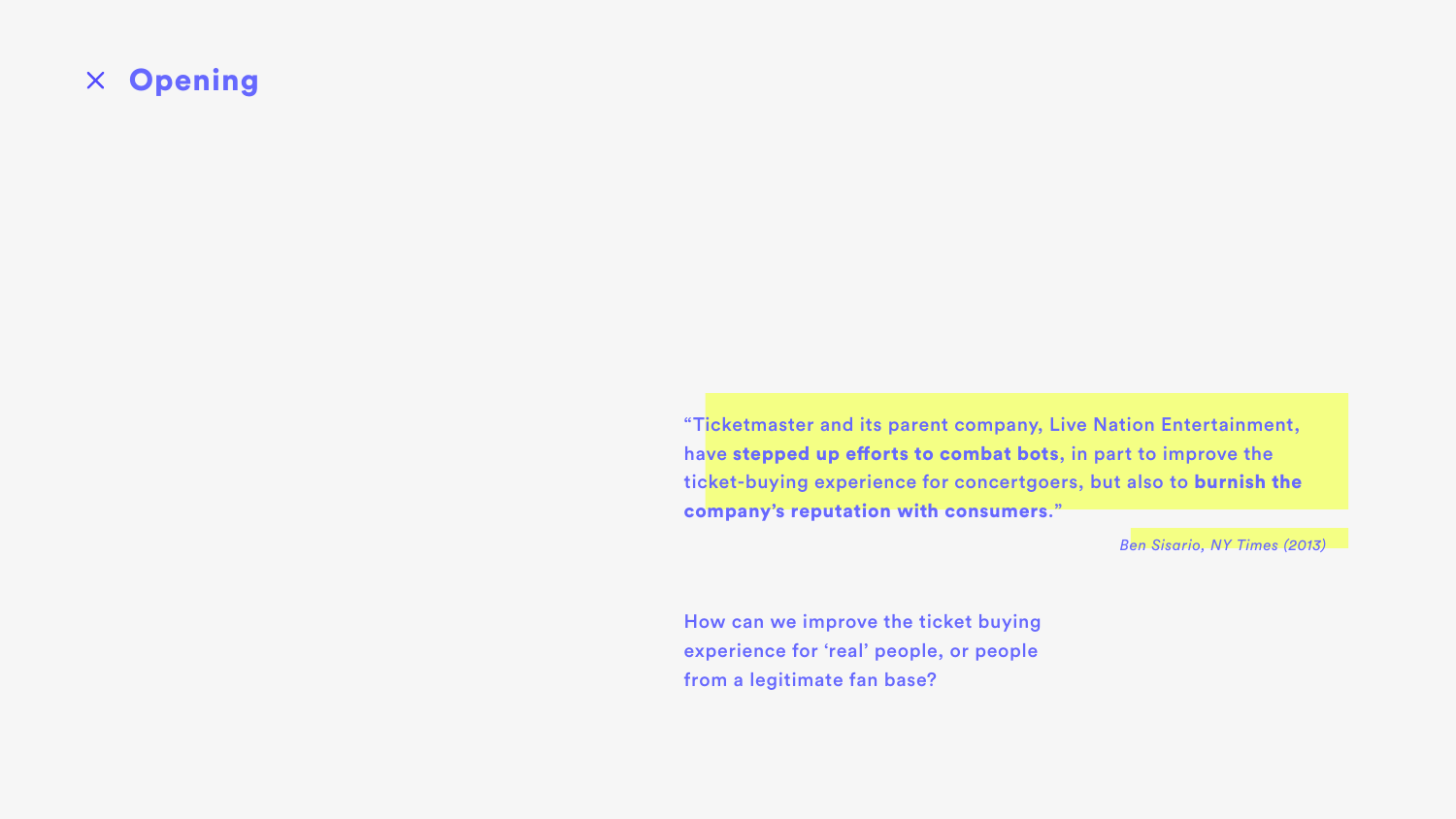"Artists and teams can use technology to design a screening system that gets below-market-priced tickets directly to passionate fans who will use them."

### $\times$  Solution

We are proposing a new way for music fans to purchase concert tickets through Spotify. By leveraging Spotify's platform, Ticketmaster can identify legitimate fans, promote concerts, and sell tickets to them based on their music tastes.



*Nathan Hubbard, Former CEO of Ticketmaster (2016)*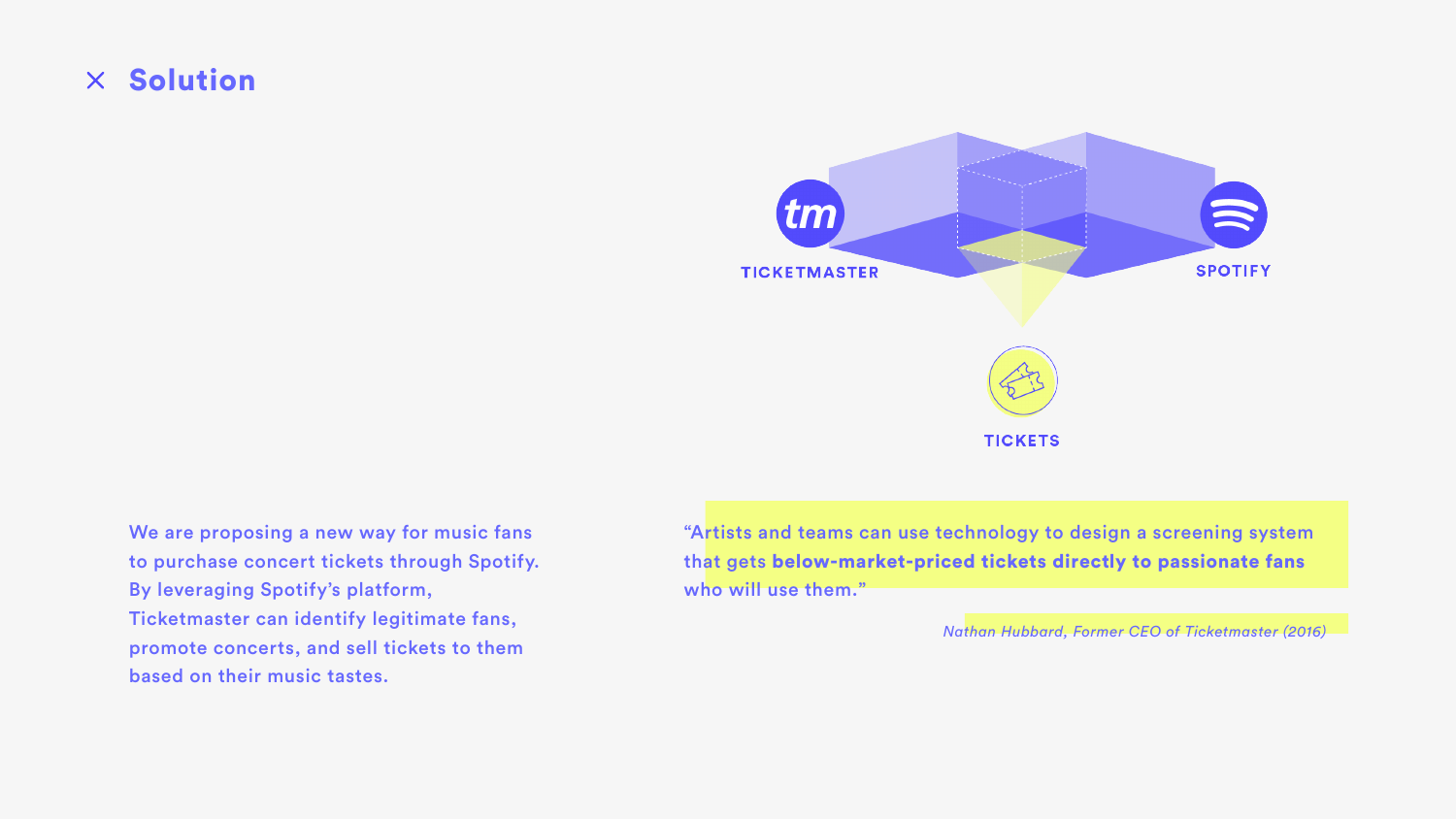### Why Spotify?

### Leveraging valuable data

Spotify has an extensive amount of data from their users that Ticketmaster can use to identify "real people" who are legitimate fans of music.

### Leveraging a trusted brand image

Spotify has become a reliable brand for customers that Ticketmaster can leverage to enhance their own brand image to create a safe and trusted space for ticket purchases



### Why Spotify would want to do this

This helps Spotify connect users with more diverse options for live events. It would aim to drive more fans to concerts, which improves their relationship with artists, as concerts continue to be a key revenue stream for most artists.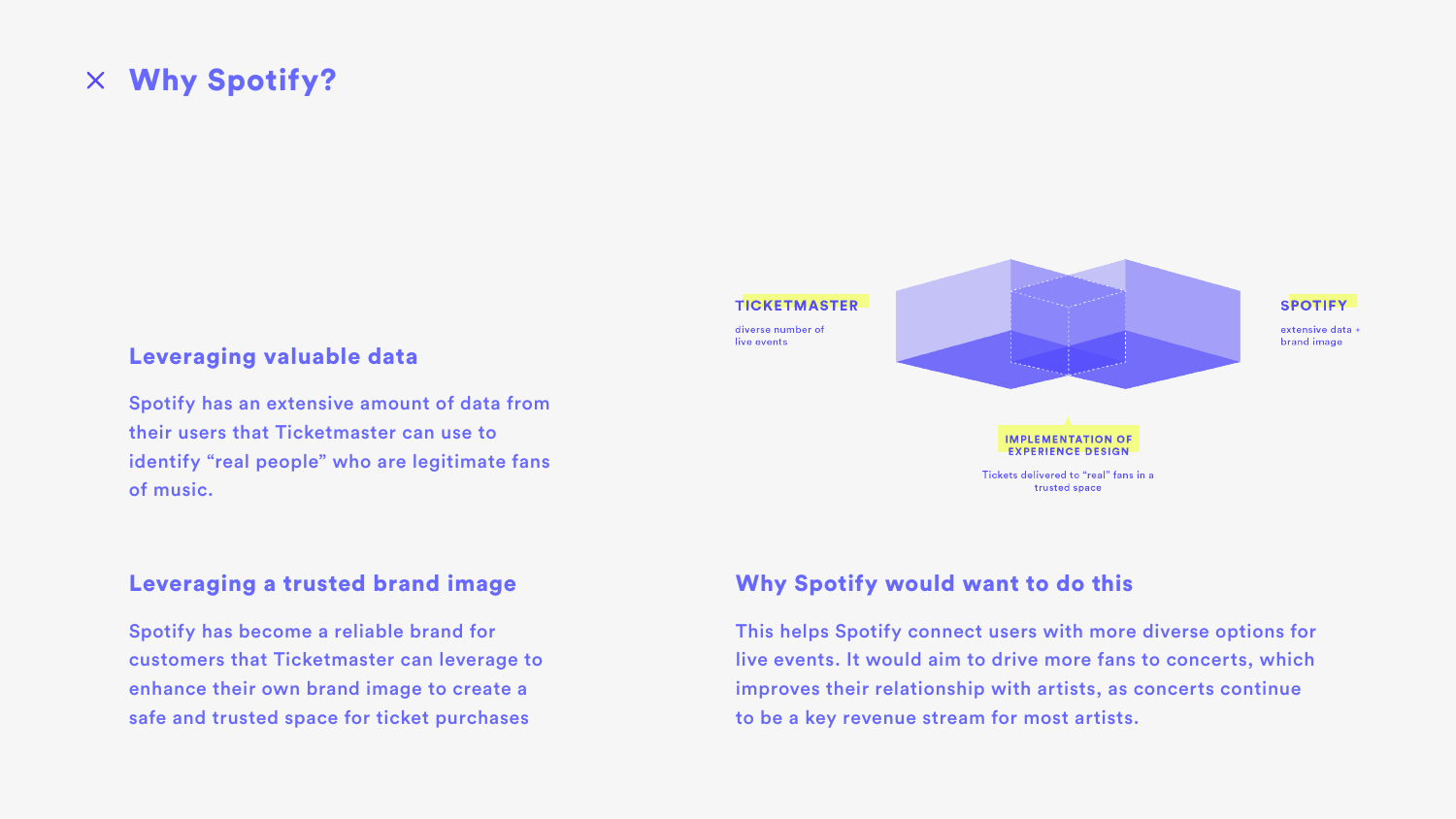# $\times$  Preact to Fuel Better Experiences



With Spotify's very recent acquisition of Preact, a cloud-based platform and data service that helps subscription based companies build up their subscriber numbers, it's clear that Spotify is focusing their efforts on improving the experience for Premium users.

Our proposal creates more incentive for people to become/upgrade to Premium in order to access this feature.

"Finding the trends and behavior patterns in our data that correlate with paid subscriptions is incredibly valuable...The addition of Preact to Spotify's team will help us design experiences that grow our premium customer base."

*Jason Richman, VP Product at Spotify (2016)*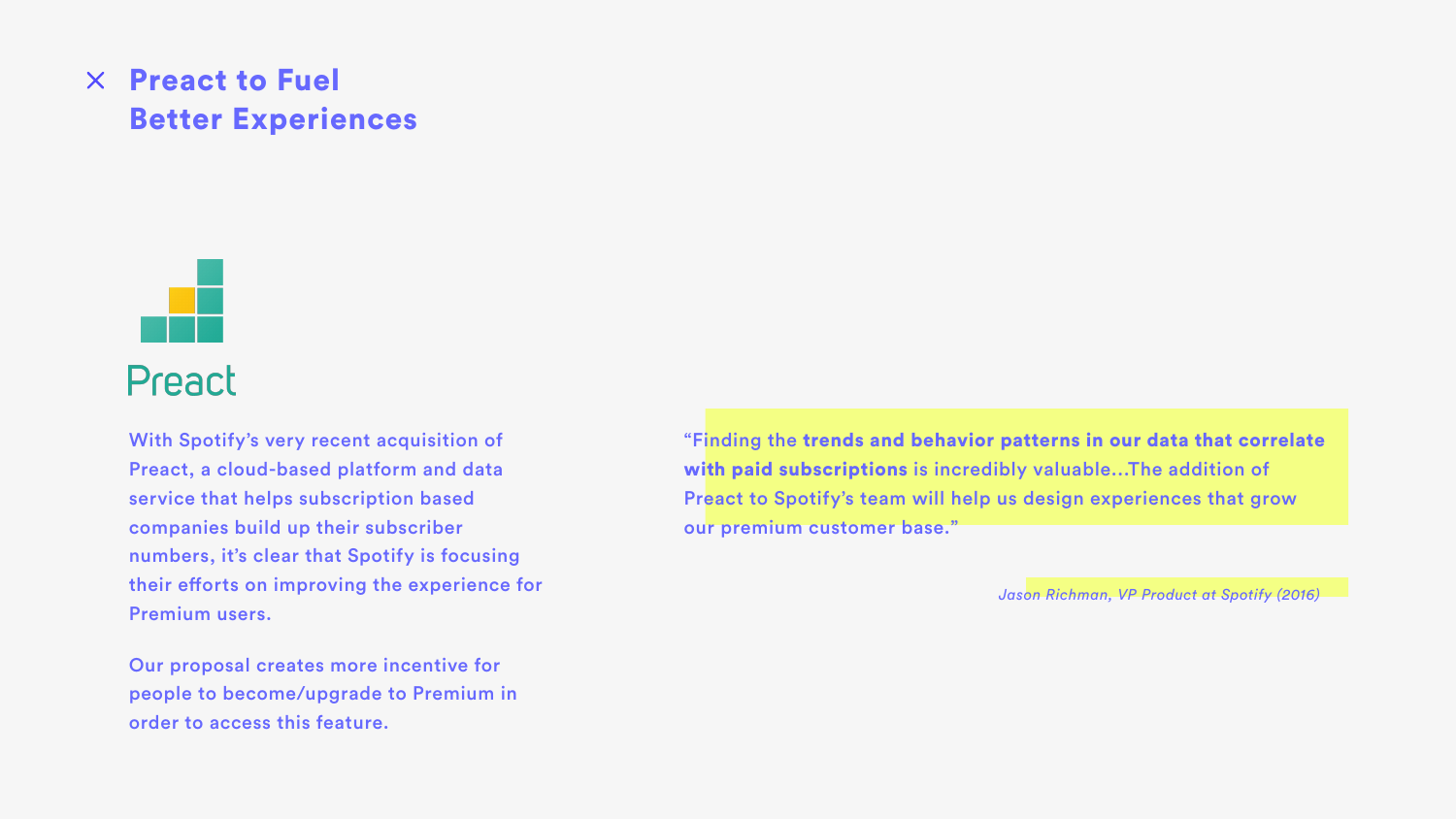# $\times$  Spotify's New Partnership Announcement

On November 16, 2016, Spotify announced a new partnership with Ticketmaster to provide concert recommendations:

- Concert recommendation emails for Spotify users, based on their listening habits
- Integrating their concert listings into artist pages and recommended concerts page
- Continue partnering with Songkick for concerts that aren't being sold via Ticketmaster

"Ticketmaster's global scale provides Spotify users with the most diverse options for live events and will help drive more fans to concerts. Working directly with the Ticketmaster team and their data feeds will simplify the purchase experience and deepen our understanding of how recommendations drive sales."

*Spotify Blog, 2016*

*With this, we know that our proposal is viable for both companies and that we're headed the right direction.*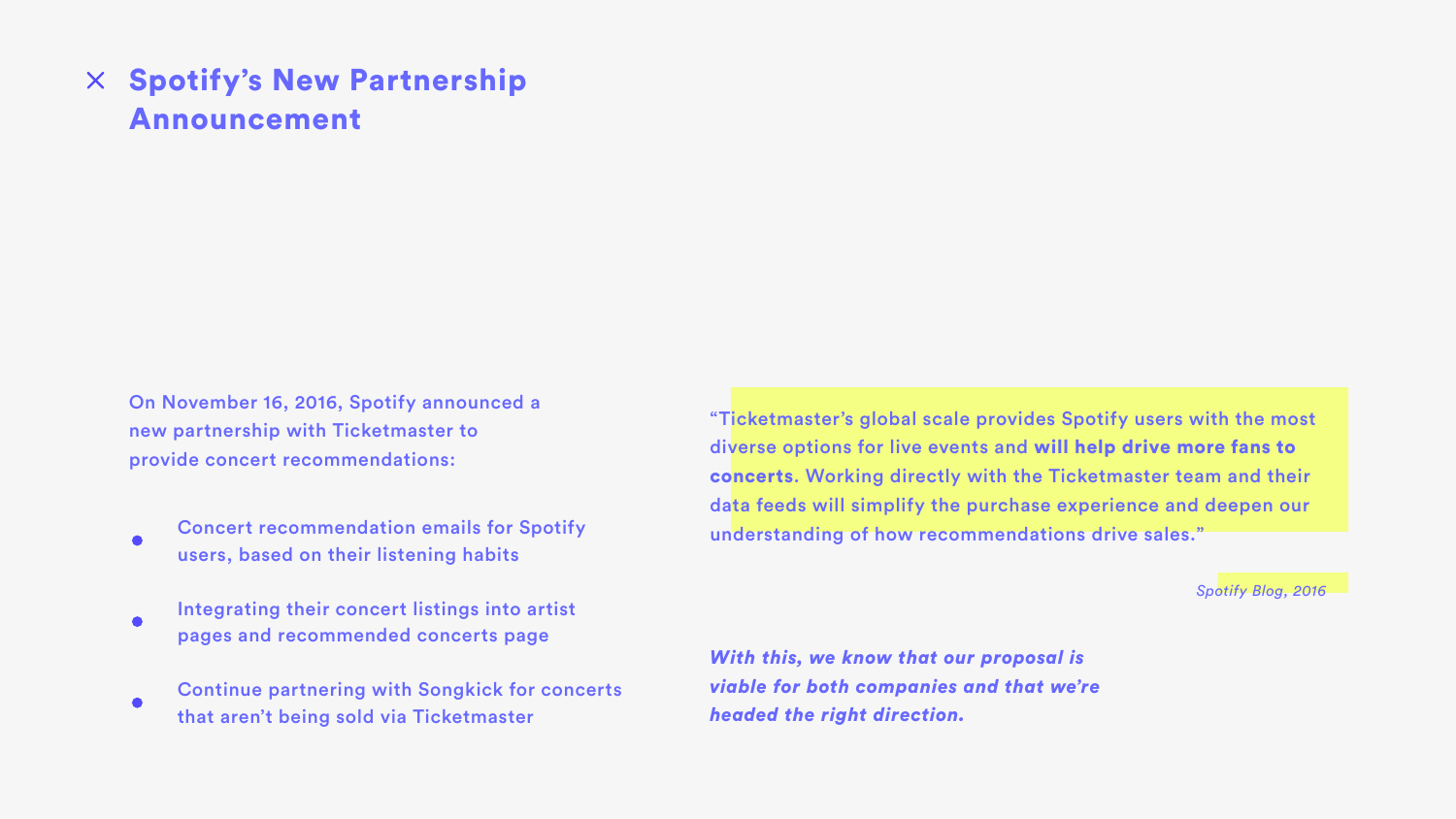### What We're Doing Diferently

# In-app + Push



habits



Recommend Presale

Concert Tickets

to 'Certifed Fans'

A way to deliver tickets to real fans and defect bots

# Purchase Concert



Tickets Within One Platform

We are going to take this partnership and push further into what it could look like in the future.



**Notifications** 

On Spotify, powered by Ticketmaster, to offer a seamless, user-centred purchasing experience; right now the experience is jarring where users are taken to a 3rd party ticket vendor site

### An End-to-End Customer Experience

Focus on a holistic design approach to create touchpoints that extend from the point of purchase to after attending a concert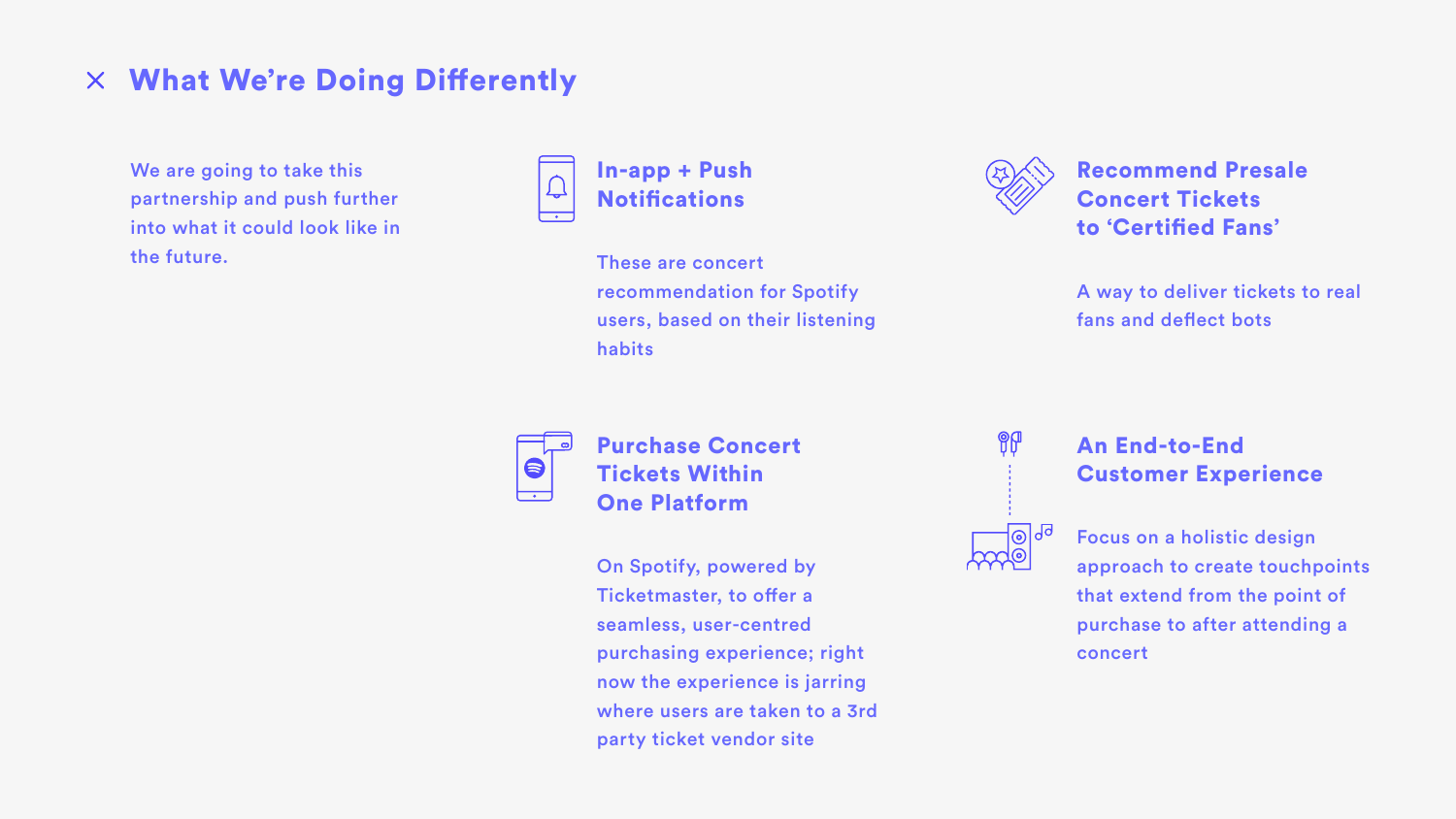# Combating Click + Scam Bots

We would aim to filter out scalpers and fraudulent clicks by creating 'walls of resistance' for bots trying to obtain tickets. We would do this by:

- Targeting Premium Spotify users & Facebook  $\bullet$ verifed users
- Read user metrics to identify "real people" and  $\bullet$ legitimate fans and the spotify premium users and the spotify premium users spotify premium users and the spotify premium users of  $\sim$

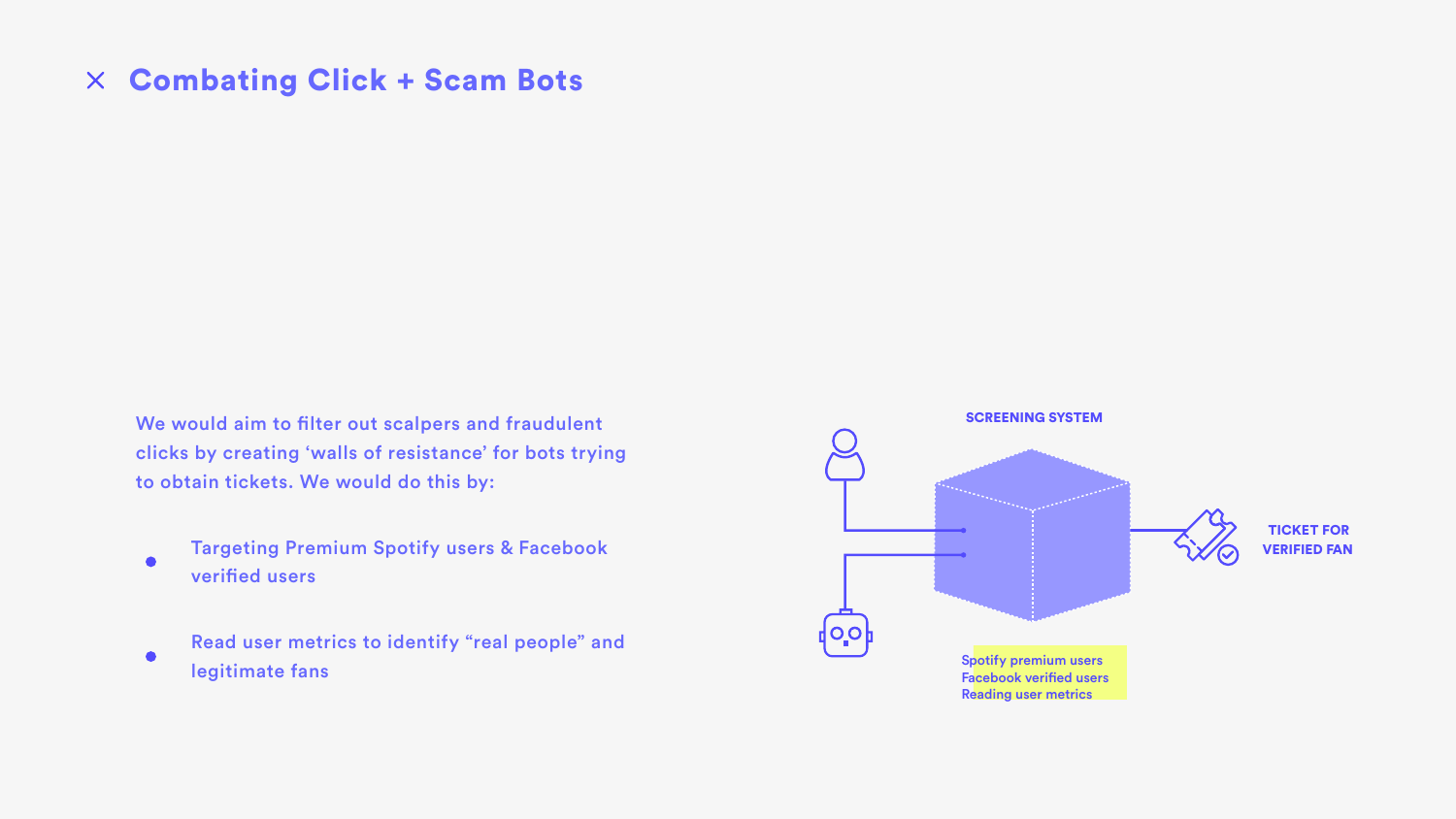# Leveraging User Metrics

Facebook friend list, profile details,  $\bullet$ activity and friends on Spotify

Spotify activity, duration of plays,

number + frequency of plays, variety  $\bullet$  and  $\bullet$ of listens

In order to create an algorithm to verify legitimate users, we would use metrics like:

"The [Tinder] developers have taken measures to fight back, using user Facebook data to make it harder for bots to look real. If they can't stop bots getting on the site, they can at least empower the [company] to make it easier to spot them."

*Emmet Ryan, The Business Post (2016)*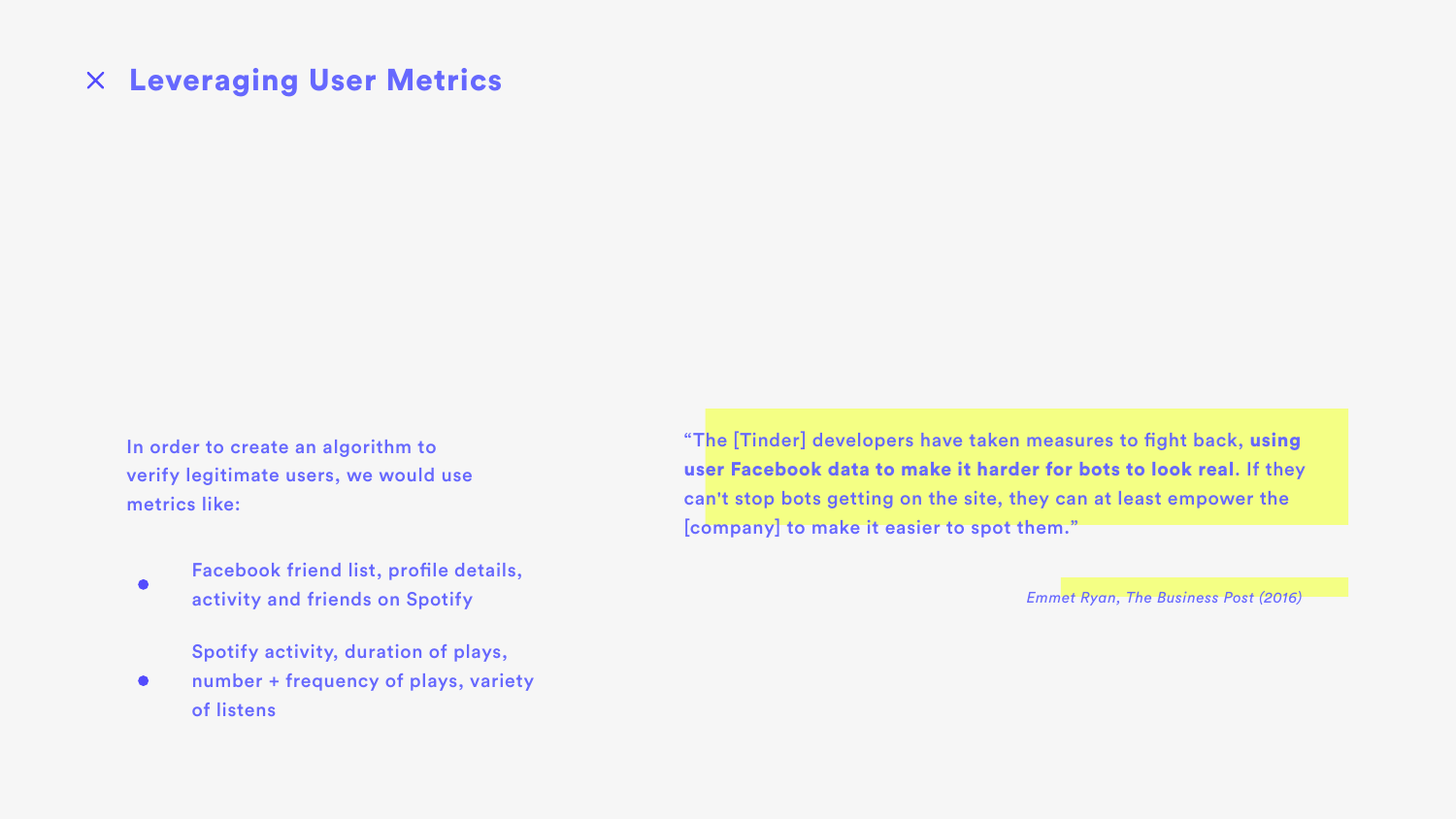# $\times$  Spotify as a One-Stop-Shop

### Ticketmaster Integration into Spotify

Earlier this year (2016), Ticketmaster launched public and partner APIs to allow third-party apps to integrate its ticket discovery, purchasing, and management services directly into their app through their developer portal.

### Viability of Ticketmaster Partnerships

Ticketmaster has been continuously exploring new partnerships with other companies to offer customers other means of purchasing tickets.

"We want to explore new partnerships with big brands and startups. Anyone out there who wants to build an innovative live event experience for fans, we are in the market to work with and help them succeed with using our data."

*Ismail El Shareef, VP of Open Platform & Innovation at Ticketmaster (2016)*



API integration to 3rd party apps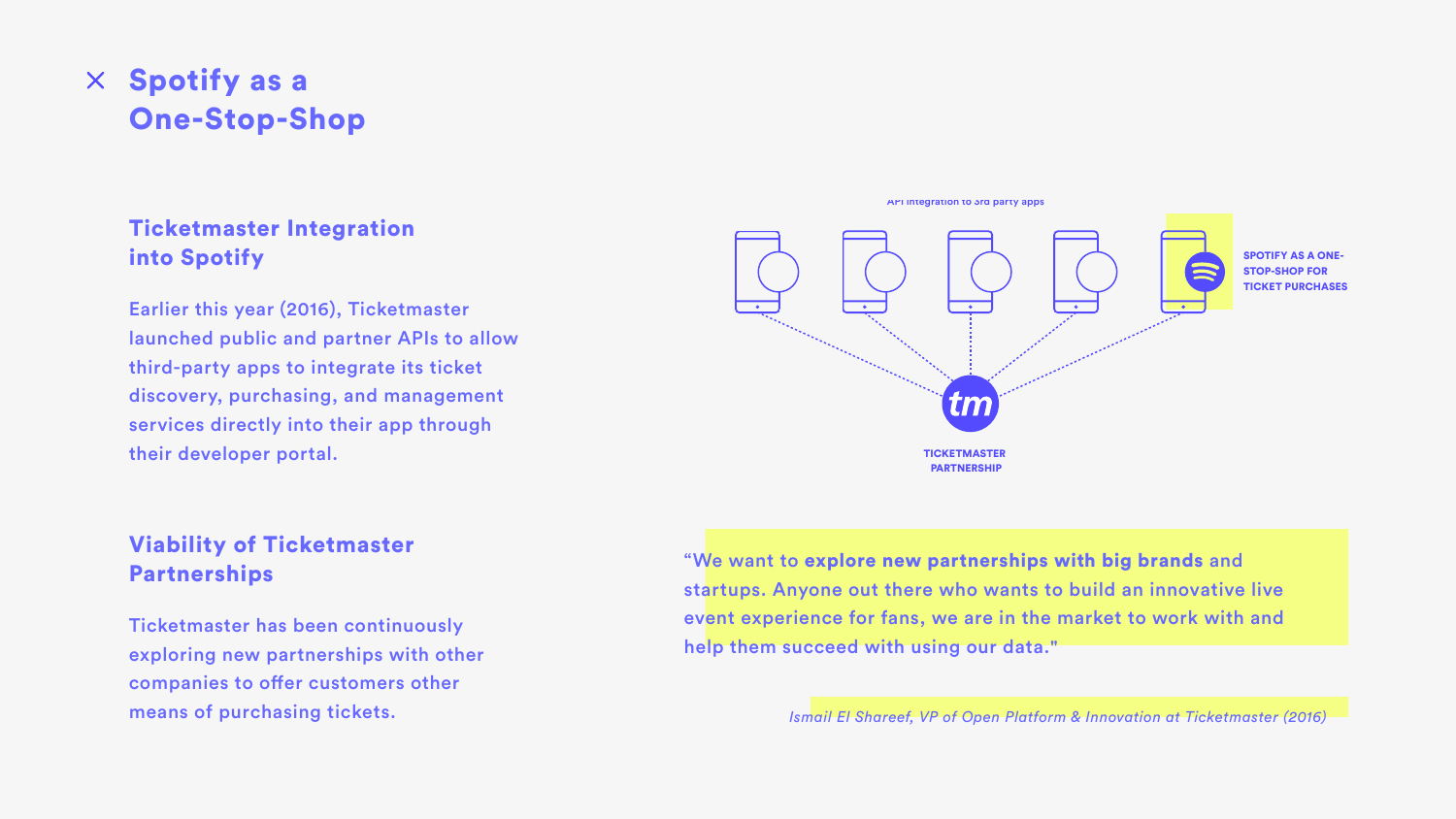### Competitor Case Study: Pandora

Pandora aims to combine listening and ticketing data to create in-depth and accurate customer profiles to:

> "Data is just as crucial when it comes to selling concert tickets. Not only will Pandora know what music you like to listen to, it will also learn which artists motivate you to spend your disposable income on tickets, get off your couch, and go see a show in person."

Recommend upcoming shows by favourite bands in their markets

Reduce unsold ticket inventory

Enable and enhance discovery

Help mid-market artist and venues

*Fastcompany, 2016*

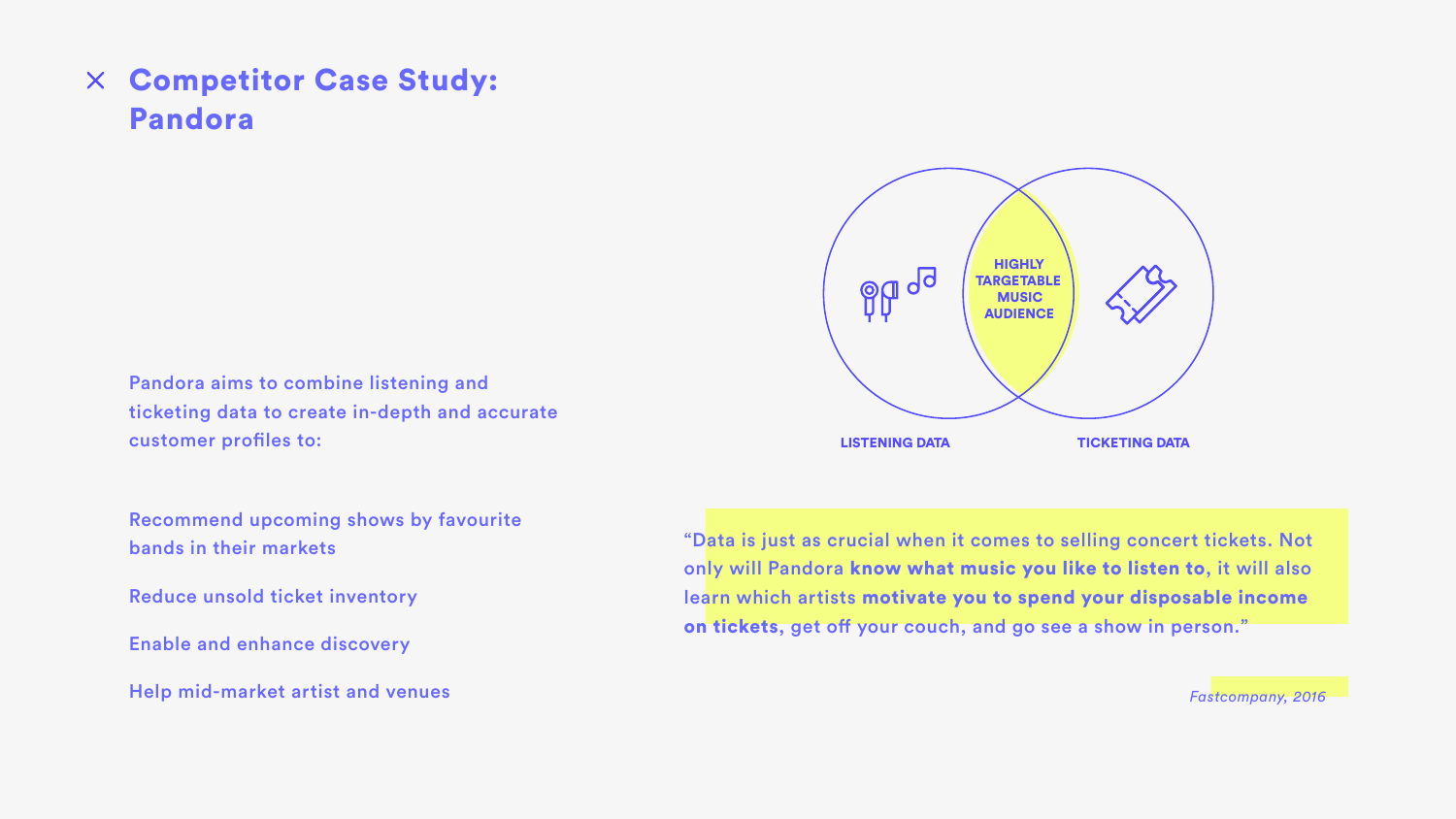# Competitor Case Study: Pandora

To obtain that level of user intelligence, music services like Spotify need to replicate Pandora's system by having their own in-app ticket-selling service to further leverage "the large and growing corpus of original algorithms and data science research"

Ticketmaster can also combine their ticketing inventory supply with the massive and highly targetable music audience on Spotify.

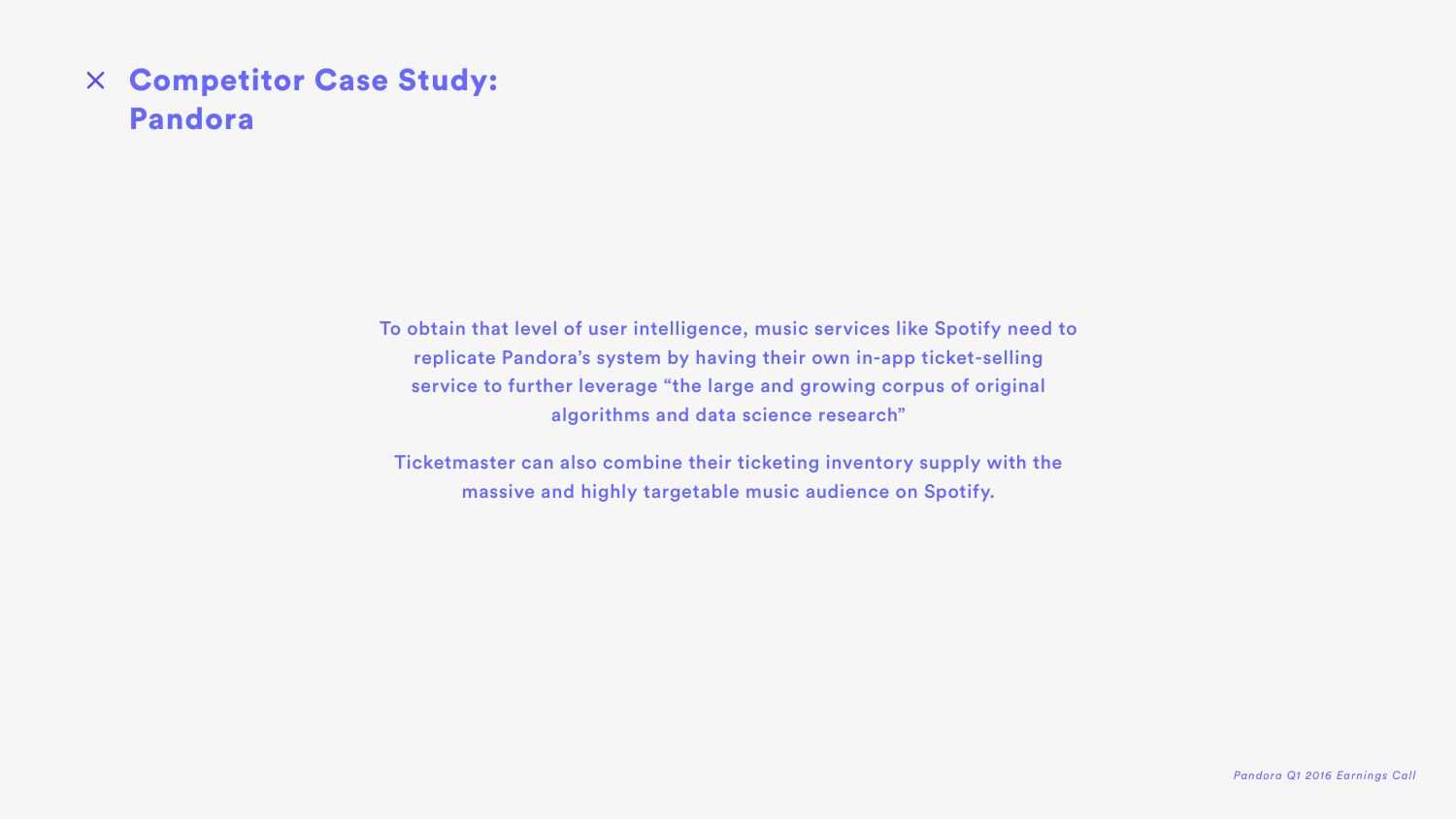